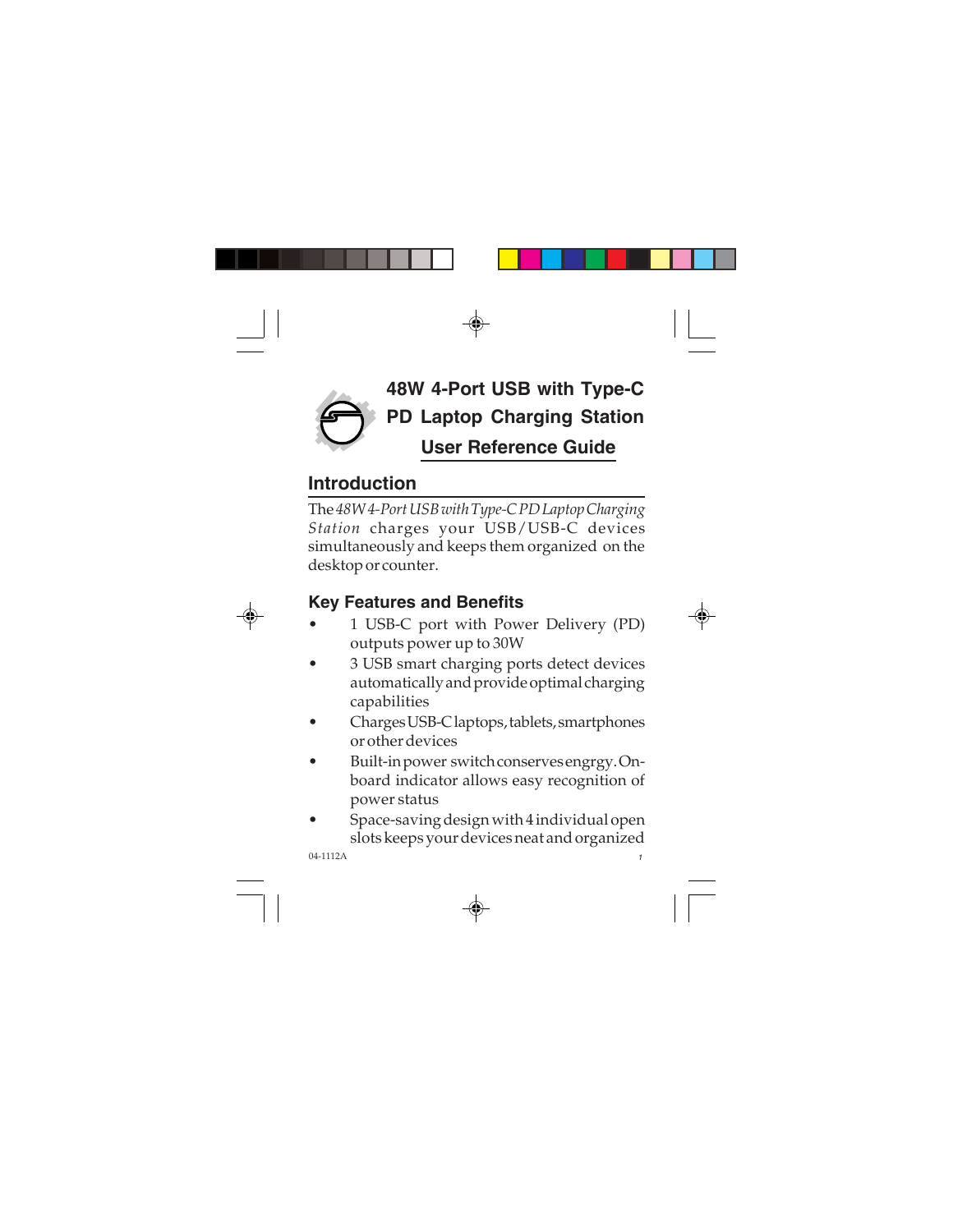## **Specifications**

| AC Input              | AC 100-240V, 50/60Hz                                                                |
|-----------------------|-------------------------------------------------------------------------------------|
| DC Input              | DC 20V/2.4A, 48W (Max)                                                              |
| Output                | USB Type-C port:<br>5/9/12/14.5/20V, 30W (Max)<br>USB Type-A port:<br>5V/2.4A (Max) |
| Dimensions            | 4.72" (W) $\times$ 2.17" (H) $\times$ 4.72" (D)                                     |
| Weight                | $0.37$ Ibs                                                                          |
| Operating temperature | 32 to 104 degrees F                                                                 |
| Storage temperature   | 14 to 122 degrees F                                                                 |
| Operating humidity    | 20% to 85% RH                                                                       |
| Storage humidity      | 10% to 95% RH                                                                       |

#### **Package Contents**

- *48W 4-Port USB with Type-C PD Laptop Charging Station*
- AC Power Adapter
- User Reference Guide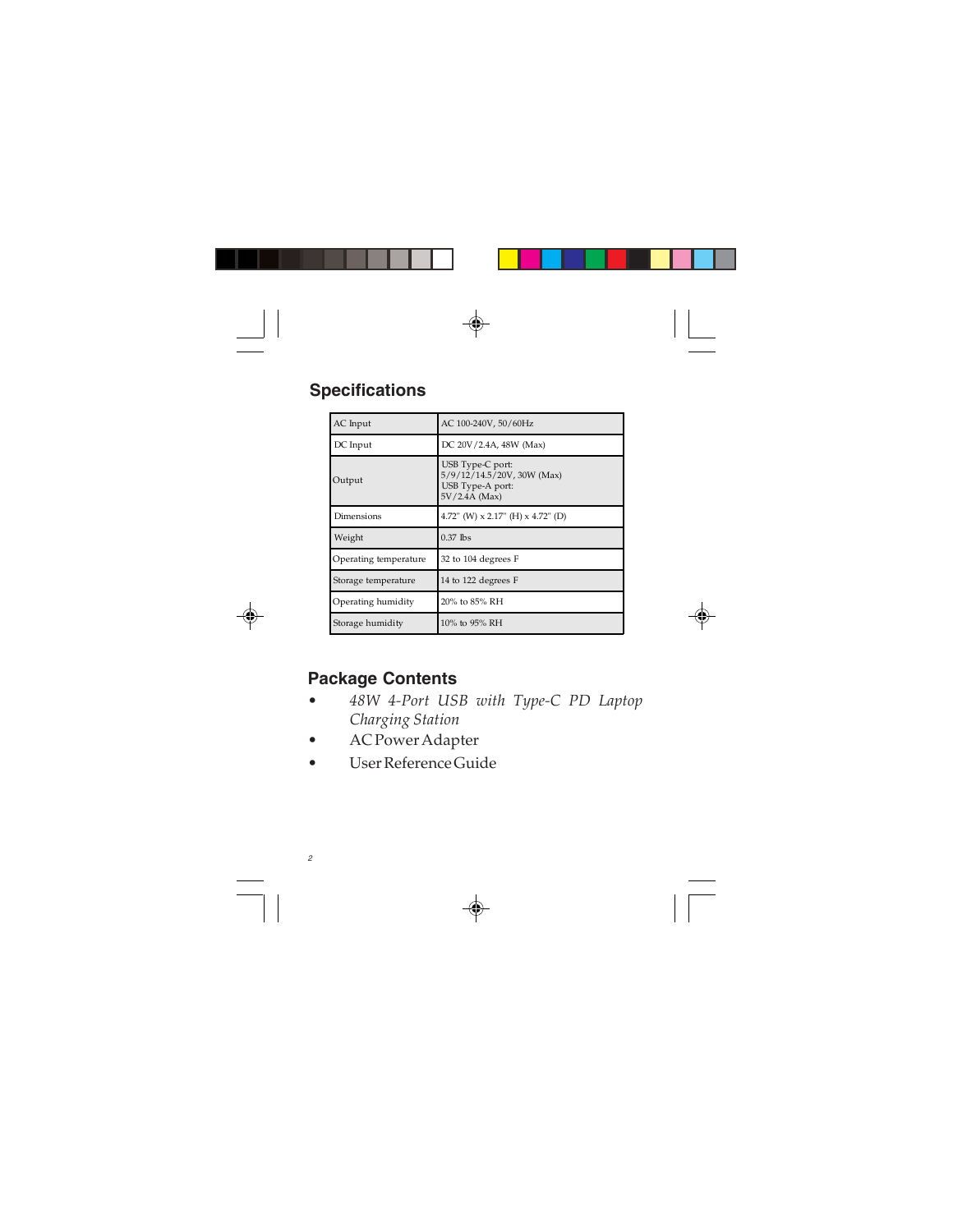### **Layout**



**Figure 1: 48W 4-Port USB with Type-C PD Laptop Charging Station**

- **Power Button:** Press to turn On/Off the *charging station*
- **Power LED :** Lights up when the power is on
- **USB Type-C PD :** Connects to USB-C laptops, tablets, smartphones or other devices for charging
- **USB Type-A:** Connects to smartphones, tablets or other USB-powered devices for charging
- **Power Jack:** Connects to the included power adapter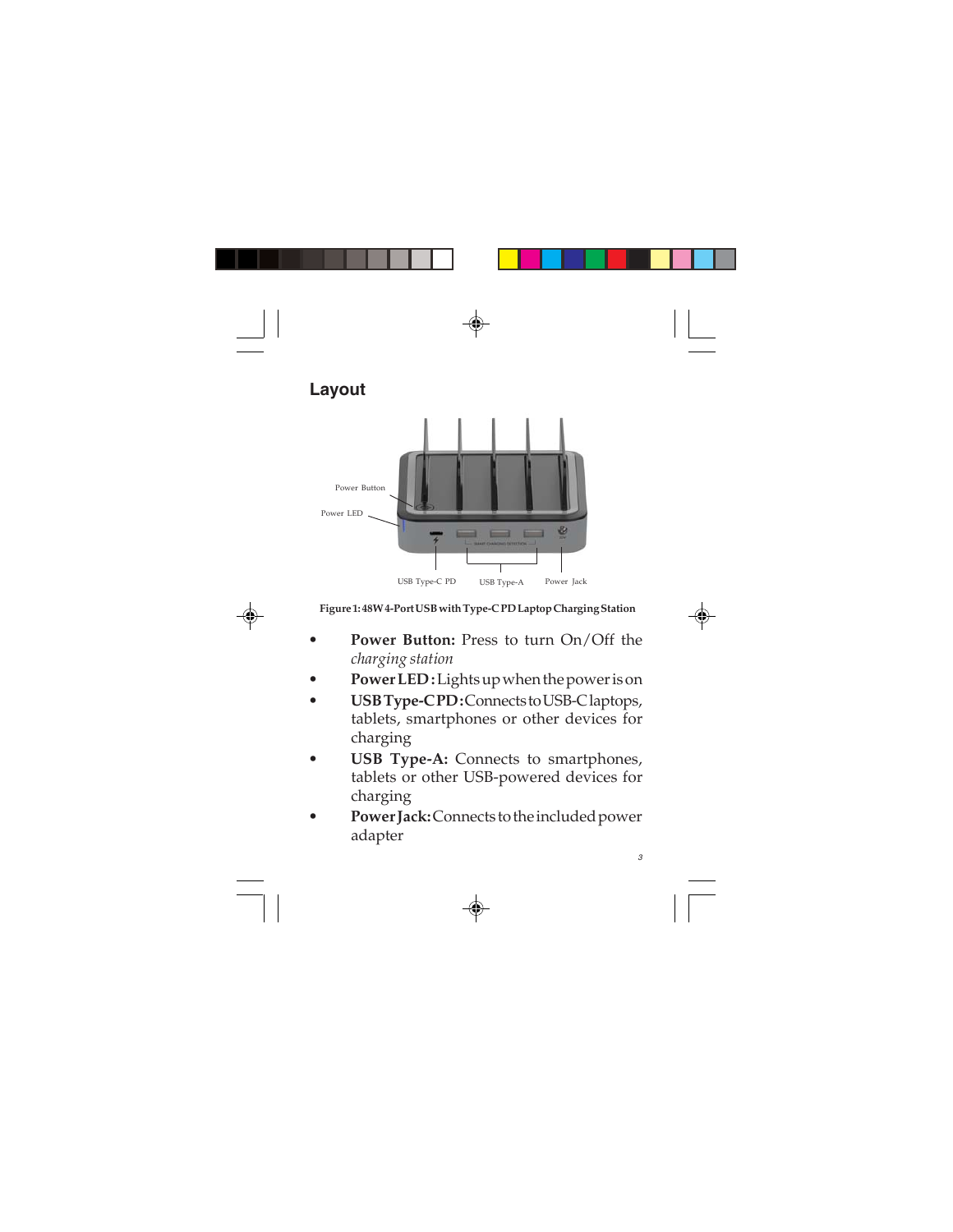### **Instructions for Use**

**Note:** For optimal charging speed, we recommend using your device's original equipment charging cable.

- 1. Insert the power plug of the included power adapter into the **Power Jack** of the *Charging Station*.
- 2. Plug the power adapter into a reliable power outlet.
- 3. Verify the LED of the power adapter is lit to ensure that it's receiving power.
- 4. Power on the *Charging Station* and plug your device(s) into charging port by cable (cable not included).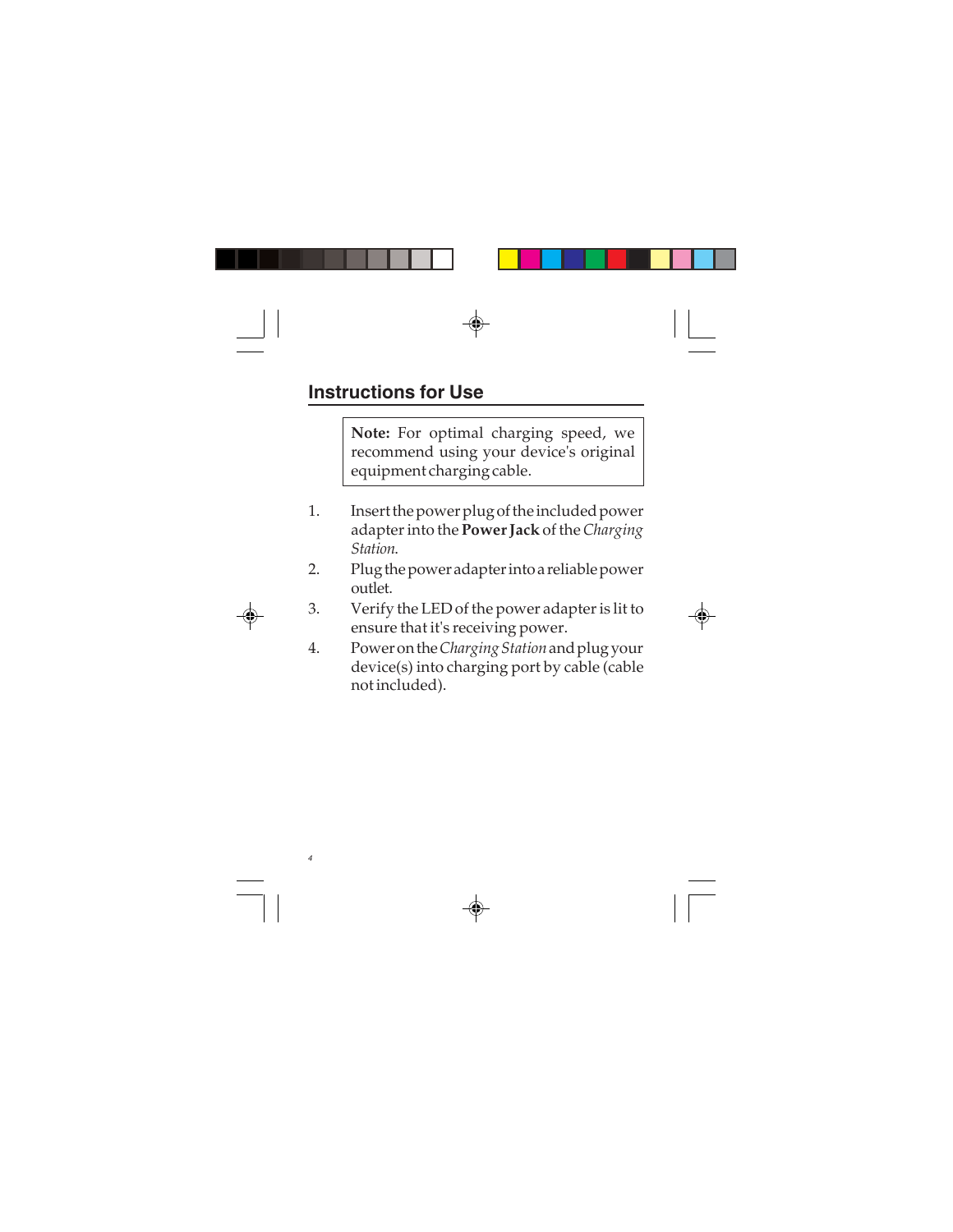## **Application**

*48W 4-Port USB with Type-C PD Laptop Charging Station* is an ideal charging companion which enables you to charge 1 USB-C device and 3 USB devices simultaneously.



**Note:** Three Type-A ports are capable of 2.4A output, but actual output will be reduced if the 9.6A total output is exceeded

**Figure 2: Application**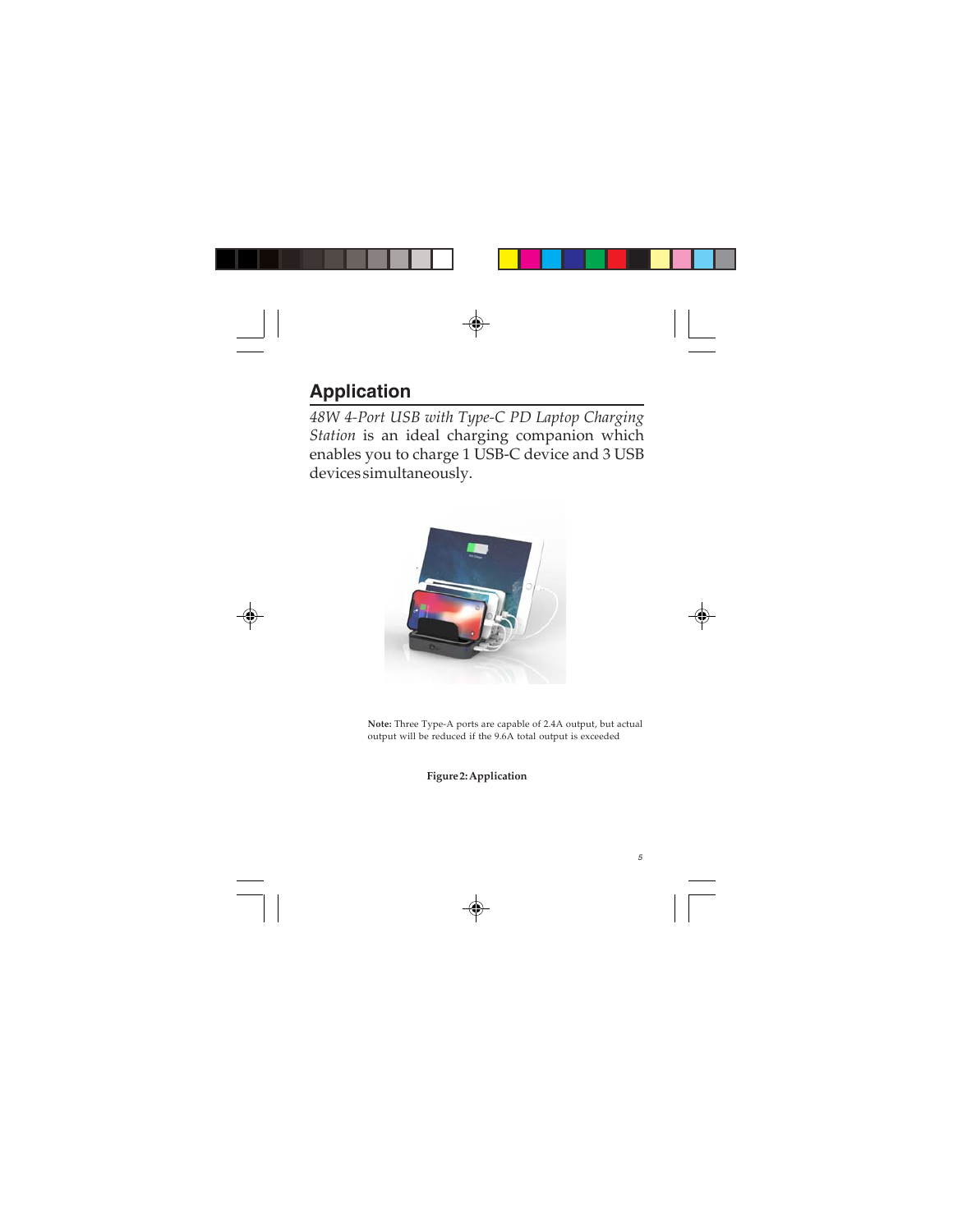## **Troubleshooting**

If the *Charging Station* isn't functioning properly:

- Check that the Power Adapter is plugged into a functioning power outlet
- Check that the green LED on the Power Adapter is lit to ensure that it is receiving power
- Check that the charging cable is firmly inserted into both the *Charging Station* and your device

## **Notice**

- **Always Unplug** the *Charging Station* from the power source when not in use
- **DO NOT** place the *Charging Station* on heated surface or next to other heat sources
- **DO NOT** attempt to replace any parts or open the case of the *Charging Station*, opening the case can cause personal injury due to electrical hazard and will void the manufacturer warranty
- **DO NOT** expose the *Charging Station* to liquids or excessive heat
- Keep **out of** the reach of children

*<sup>6</sup>*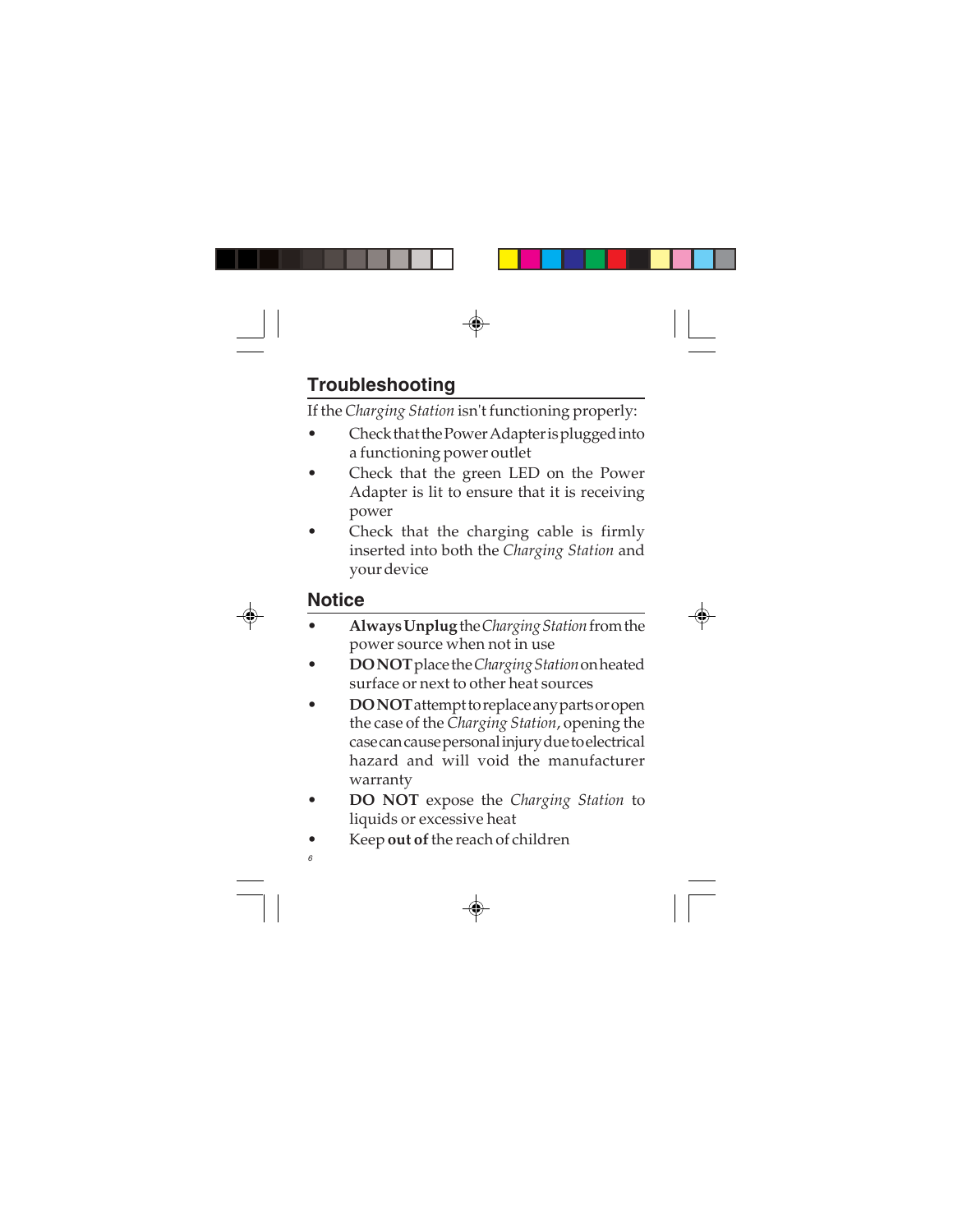#### **Technical Support and Warranty**

**QUESTIONS?** SIIG' s **Online Support** has answers! Simply visit our web site at *www.siig.com* and click **Support**. Our online support database is updated daily with new drivers and solutions. Answers to your questions could be just a few clicks away. You can also submit questions online and a technical support analyst will promptly respond.

SIIG offers a 1-year manufacturer warranty with this product. This warranty covers the original purchaser and guarantees the product to be free of any defects in materials or workmanship for one (1) year from the date of purchase of the product. This warranty is not transferable and is available only to the original purchaser of the product.

SIIG will, at our discretion, repair or replace (with an identical product or product having similar features and functionality) the product if defective in materials or workmanship. This warranty gives you specific legal rights, and you may also have other rights which vary from state to state. Please see our web site for more warranty details.

If you encounter any problems with this product, please follow the procedures below.

A) If it is within the store's return policy period, please return the product to the store where you purchased from.

B) If your purchase has passed the store's return policy period, please follow the steps below to have the product repaired or replaced.

**Step 1:** Submit your RMA request.

Go to **www.siig.com**, click **Support**, then **REQUEST A PRODUCT REPLACEMENT** to submit a request to SIIG RMA or fax a request to 510-657-5962. Your RMA request will be processed, if the product is determined to be defective, an RMA number will be issued.

**Step 2:** After obtaining an RMA number, ship the product.

- Properly pack the product for shipping. All accessories that came with the original package must be included
- Include a copy of your original sales receipt inside the package with date of purchase and place of purchase circled and clearly visible
- Clearly write your RMA number on the top of the returned package. SIIG will refuse to accept any shipping package, and will not be responsible for a product returned without an RMA number posted on the outside of the shipping carton
- You are responsible for the cost of shipping to SIIG. Ship the product to the following address:

```
SIIG, Inc.
6078 Stewart Avenue
Fremont, CA 94538-3152, USA
RMA #:
```
• SIIG will ship the repaired or replaced product via Ground in the U.S. and International Economy outside of the U.S. at no cost to the customer